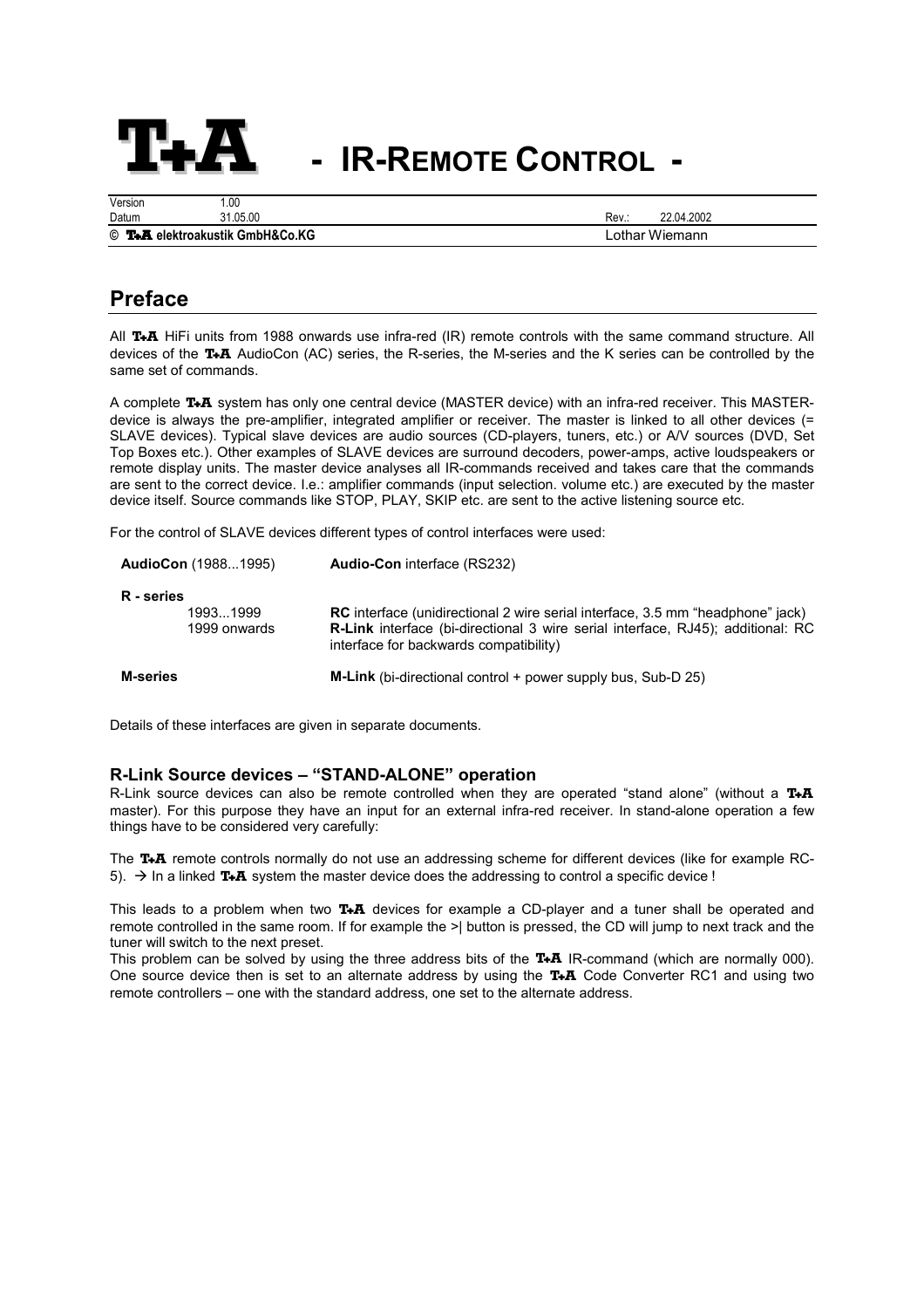## **Command structure**

### **Telegram**

The T+A infra-red remote controllers send a command telegram for each press of a button. A telegram consists of a 10-bit start command (Start), one or more 10-bit commands (CMD) and a 10-bit end command (END). The command (CMD) is repeated at regular intervals as long as the button is pressed. The end command is sent *immediately* after the button is released. If the button is released during a command transmission, the transmission is finished first, then (after approx. 2...4 ms pause) the END command is sent immediately afterwards.



Note:

**START** & **END** commands may be omitted, but this leads to a loss of precision when operating some functions. For example the VOLUME control can not be operated in extreme fine steps.

## **Command**

For the commands a 10 bit bi-phase code with a preceding pre-bit and one start bit is used. The emitted IR light is modulated by a 31,25 kHz carrier. The structure of the commands is shown below:

| D | infra red pause | S | A | B  | $\sim$<br>◡ | D           | $\overline{ }$<br>ᄇ | $\overline{a}$<br>ь. | G | Н |   |  |
|---|-----------------|---|---|----|-------------|-------------|---------------------|----------------------|---|---|---|--|
|   |                 |   | c | ×. |             | $\cap$<br>v | ν                   |                      | 0 | 0 | w |  |

|      | pre-bit                       | 256 us - followed by a 2560 us infra-red pause |
|------|-------------------------------|------------------------------------------------|
|      | <b>start-bit</b> (always "1") |                                                |
| A  F | command bits (see table       | bit length $:= 1024$ us                        |
|      | below)                        |                                                |
| G    | address bits                  |                                                |

#### **Structure of modulated half bit**



IR modulation frequency := 31,25 kHz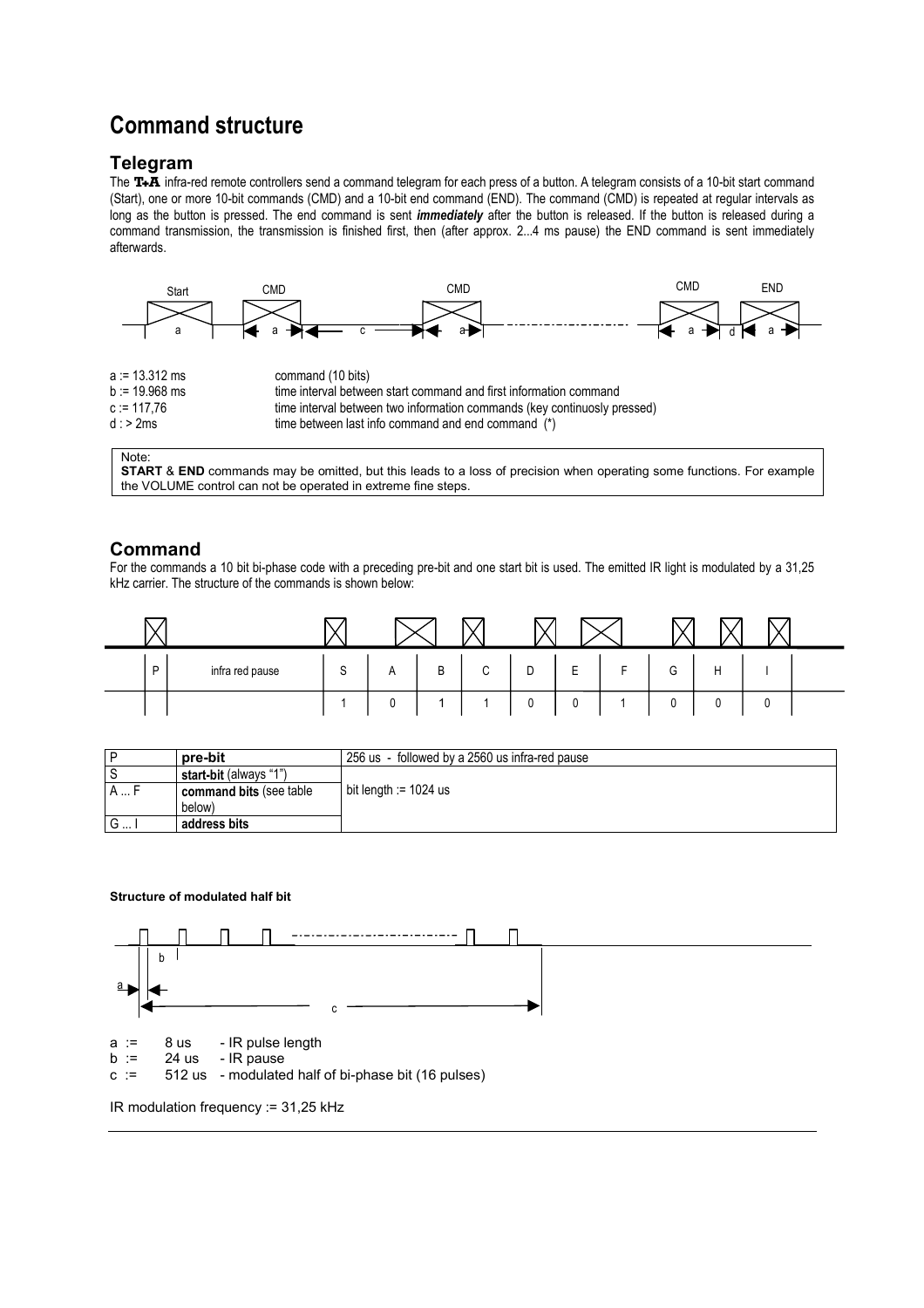## **Tolerances**

#### **For the timing of the IR signals a tolerance of +/- 1% is permitted.**

Higher tolerances will result in poor results. Especially the bit-length of the bi-phase code (512 us+512 us = 1024us) should lie in the 1% tolerance range. For the IR-carrier frequency, the pause between commands, and the IR-pause following the pre-bit +/- 5% tolerance is permitted.

## **Command and address allocation**

The allocation of commands (command-bits A...F) is given in the table below.

Start/End command: the start end command bit pattern is (A....I): 1 1 1 1 1 1 1 1 1 1

## **Adress bits G...I**

The standard address (G...I) is 0 0 0

In case of IR-code "collisions" (some GRUNDIG TV sets use the same IR command structure), the address of the T+A system can be altered to 10 1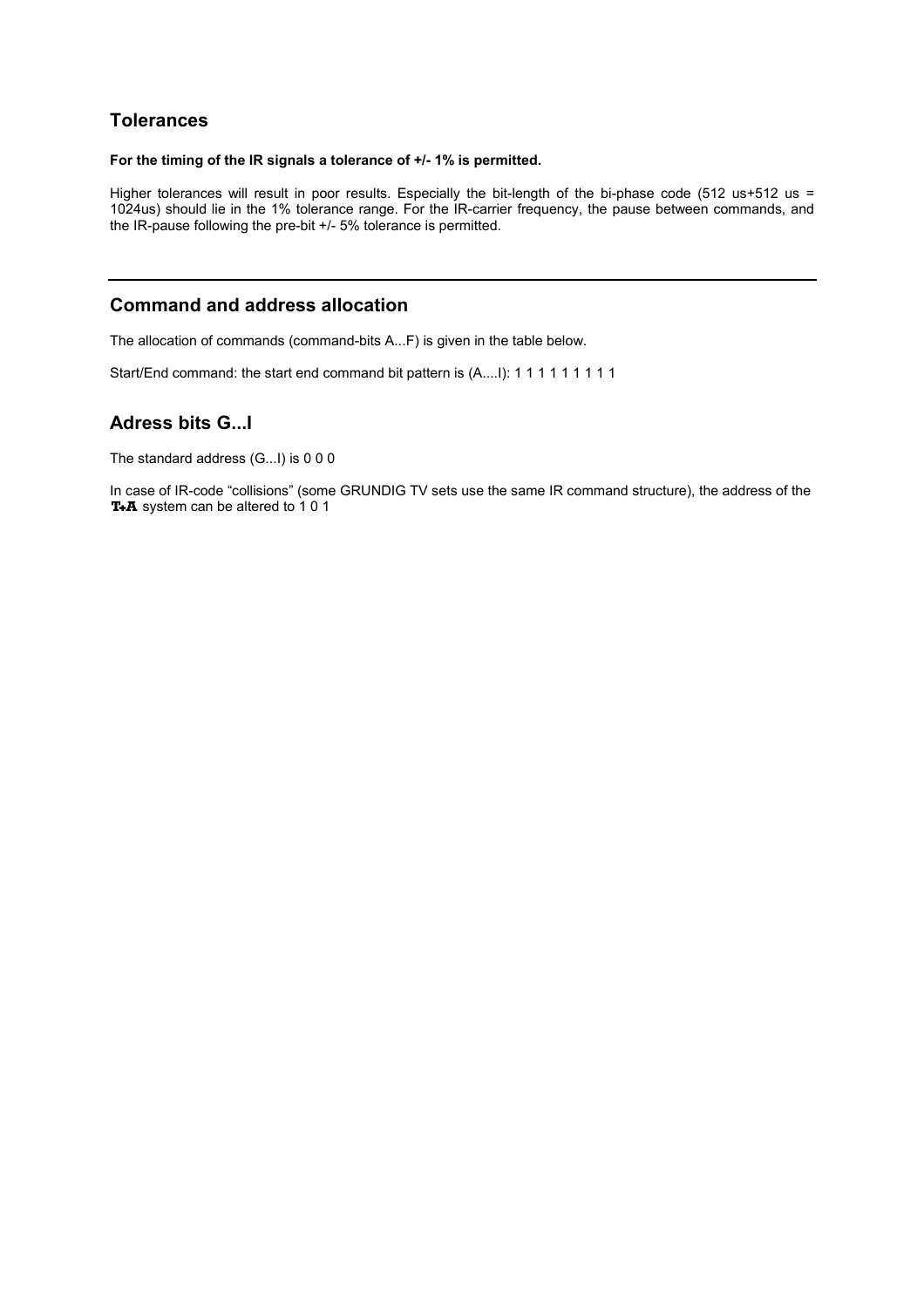## List of **T+A** remote control commands

| F1                               | <b>F11</b>       | <b>F12</b>                                                                              | F2000          | <b>F800</b>      | <b>ABCDEF</b>    | Description / Remarks                                  | Colour |  |  |
|----------------------------------|------------------|-----------------------------------------------------------------------------------------|----------------|------------------|------------------|--------------------------------------------------------|--------|--|--|
| Amplifier Functions (Master)     |                  |                                                                                         |                |                  |                  |                                                        |        |  |  |
| $\circledbullet$                 | $\circledbullet$ | $\odot$ )                                                                               | ON/OFF         | ON               | 000001           | ON/OFF                                                 |        |  |  |
|                                  |                  |                                                                                         |                |                  |                  | short: master $\rightarrow$ ON                         |        |  |  |
|                                  |                  |                                                                                         |                |                  |                  | slave: ON/OFF<br>long (4 sec) system $\rightarrow$ OFF |        |  |  |
|                                  |                  |                                                                                         |                |                  |                  |                                                        |        |  |  |
| CD                               | CD               | CD / DVD                                                                                | CD             | CD               | 100011           | Input Select<br>CD                                     |        |  |  |
| AUX <sub>3</sub>                 |                  |                                                                                         | MM             | <b>AUX</b>       | 011101           | AUX3<br>$\ddotsc$                                      |        |  |  |
| AUX <sub>2</sub><br><b>TUNER</b> | <b>TUNER</b>     | TUNER                                                                                   | MC<br>TUNER    | TUNER            | 100111<br>010111 | AUX2<br>$\ddot{\phantom{0}}$<br>TUNER                  |        |  |  |
| TAPE 2                           | TAPE 2           | <b>VCR</b>                                                                              | <b>DAT</b>     | cc               | 010101           | $\ddot{\phantom{0}}$<br>TAPE2<br>$\ddot{\phantom{0}}$  |        |  |  |
| TAPE 1                           | TAPE 1           | TAPE                                                                                    | TAPE           | <b>TAPE</b>      | 110101           | TAPE1<br>$\ddotsc$                                     |        |  |  |
| TV                               | TV               | TV / STB                                                                                | VIDEO          |                  | 000111           | $\operatorname{TV}$<br>$\ddot{\phantom{1}}$ .          |        |  |  |
| AUX1                             | <b>AUX</b>       | <b>AUX</b>                                                                              | <b>AUX</b>     | AUX / P          | 111101           | AUX1<br>$\ddot{\phantom{1}}$ .                         |        |  |  |
|                                  |                  |                                                                                         |                |                  |                  |                                                        |        |  |  |
| (A ¤〔                            | ้A ≮(            | $(A \notin)$                                                                            | SP A           | SP A             | 011100           | ON/OFF<br>Speaker A                                    |        |  |  |
| $\triangleleft$ B)               | ≮  В)            | <br><td>SP B</td> <td>SP B</td> <td>111100</td> <td>Speaker B<br/>ON/OFF</td> <td></td> | SP B           | SP B             | 111100           | Speaker B<br>ON/OFF                                    |        |  |  |
| PRE                              |                  |                                                                                         | PRE            |                  | 001110           | PREamp Out<br>ON/OFF                                   |        |  |  |
| $(\frac{1}{N} / 0 F)$            |                  |                                                                                         | OFF            |                  | 101110           | Speaker+PRE<br>OFF<br>(TV: Backlight ON/OFF)           |        |  |  |
|                                  |                  |                                                                                         |                |                  |                  |                                                        |        |  |  |
| $VOL+$                           | $VOL +$          | $VOL+$                                                                                  | VOLUME+        | $VOL+$           | 000000           | VOLUME +                                               |        |  |  |
| $VOL -$                          | $VOL -$          | $VOL - )$                                                                               | VOLUME -       | $VOL -$          | 100000           | VOLUME -                                               |        |  |  |
|                                  |                  |                                                                                         | BASS+          |                  | 001000           | Tone Control<br><b>BASS</b><br>$+$                     |        |  |  |
|                                  |                  |                                                                                         | BASS -         |                  | 101000           | <b>BASS</b><br>$\blacksquare$<br>$\ddotsc$             |        |  |  |
|                                  |                  |                                                                                         | TREBLE +       |                  | 010000           | TREBLE<br>$\! +$<br>$\ddot{\phantom{0}}$               |        |  |  |
|                                  |                  |                                                                                         | TREBLE -       |                  | 110000           | TREBLE<br>$\sim$ $\sim$                                |        |  |  |
| <b>FLAT</b>                      | <b>FLAT</b>      | F1/F2                                                                                   | FLAT           |                  | 001100           | <b>FLAT</b><br>TONE CTRL<br>ON/OFF                     |        |  |  |
| LOUDN                            | LOUDN            | LD/FLAT                                                                                 | LOUDN          |                  | 101100           | LOUDNess ON/OFF                                        |        |  |  |
|                                  |                  |                                                                                         |                |                  |                  | $F12: short = Loud ON/OFF$<br>$long = FLAT ON/OFF$     |        |  |  |
| <b>SRND</b>                      | <b>SRND</b>      | SRND                                                                                    |                | (SURROUND)       | 110111           | SuRrouND                                               | Green  |  |  |
|                                  |                  |                                                                                         |                |                  |                  |                                                        |        |  |  |
| $\mathcal{P}(\mathbf{R})$        |                  |                                                                                         | BALA.<br>R     |                  | 011000           | Wippe weiß, R                                          | White  |  |  |
| ட்டு                             |                  |                                                                                         | BALA.<br>L     |                  | 111000           | Wippe weiß, L                                          |        |  |  |
| ব*৪                              |                  |                                                                                         |                | ◀ ∶              | 100010           | Wippe gelb, L<br>AMPlifier & Decoder - Menu            |        |  |  |
| ¶8⊳)                             | AMP              | AMP                                                                                     |                | ▶                | 001010           | short: main menu                                       | Yellow |  |  |
|                                  |                  |                                                                                         |                |                  |                  | long (4sec): setup-menu                                |        |  |  |
| Source Functions (Slave)         |                  |                                                                                         |                |                  |                  |                                                        |        |  |  |
| $\circledcirc$                   | src              | $src$ )                                                                                 |                | $\blacktriangle$ | 011111           | SouRCe-Menu                                            | Blue   |  |  |
|                                  |                  |                                                                                         |                |                  |                  | short: main menu / disc menu                           |        |  |  |
|                                  |                  |                                                                                         |                |                  |                  | long (4sec): setup-menu                                |        |  |  |
| <b>STOP</b>                      | $\qquad \qquad$  | $\blacksquare$                                                                          | <b>STOP</b>    | <b>STOP</b>      | 100100           | STOP                                                   |        |  |  |
| <b>PAUSE</b>                     | Ш                | н.                                                                                      | <b>PAUSE</b>   | <b>PAUSE</b>     | 000101           | PAUSE                                                  |        |  |  |
| <b>PLAY</b>                      |                  |                                                                                         | PLAY           | PLAY             | 010010           | PLAY                                                   |        |  |  |
|                                  |                  |                                                                                         |                |                  |                  |                                                        |        |  |  |
| $\blacksquare$                   | $\blacksquare$   | $\blacksquare$                                                                          | ≻∣             | $\blacksquare$   | 110100           | Next & Cursor up                                       |        |  |  |
|                                  |                  |                                                                                         |                |                  |                  | in STOP: start play                                    |        |  |  |
| $\blacksquare$                   | K                | $\blacksquare$                                                                          | k              | $\blacksquare$   | 101010           | Prev. & Cursor down                                    |        |  |  |
| ▶▶<br>◀◀                         | ▶▶<br>◀◀         | ▶▶<br>◀◀                                                                                | >><br><<       | ▶▶<br>◀◀         | 100101<br>011010 | Fast FWD & Cursor ><br>Fast REV & Cursor <             |        |  |  |
| OK                               | ОΚ               | OK                                                                                      | PROG           | <b>PROG</b>      | 100110           | OK / PROGram (Enter)                                   |        |  |  |
|                                  |                  |                                                                                         |                |                  |                  |                                                        |        |  |  |
| $\pmb{0}$                        | $\pmb{0}$        | 0                                                                                       | 0              | 0                | 000011           | 0                                                      |        |  |  |
| $\mathbf{1}$                     | $\mathbf{1}$     | $\mathbf{1}$                                                                            | 1              | $\mathbf{1}$     | 111010           | $\mathbf{1}$                                           |        |  |  |
| $\overline{\mathbf{2}}$          | $\mathbf 2$      | $\mathbf{2}$                                                                            | 2              | 2                | 000110           | $\overline{2}$                                         |        |  |  |
| 3                                | 3                | 3                                                                                       | 3              | 3                | 010110           | 3                                                      |        |  |  |
| 4                                | 4                | 4                                                                                       | 4              | $\overline{4}$   | 000010           | $\overline{4}$                                         |        |  |  |
| ${\bf 5}$<br>6                   | 5<br>6           | 5<br>6                                                                                  | 5<br>6         | 5<br>6           | 001001<br>111011 | 5<br>6                                                 |        |  |  |
| $\overline{7}$                   | $\boldsymbol{7}$ | $\bf 7$                                                                                 | $\overline{7}$ | $\overline{7}$   | 110001           | $\overline{7}$                                         |        |  |  |
| 8                                | 8                | 8                                                                                       | 8              | 8                | 010001           | 8                                                      |        |  |  |
| 9                                | 9                | 9                                                                                       | 9              | 9                | 111001           | 9                                                      |        |  |  |